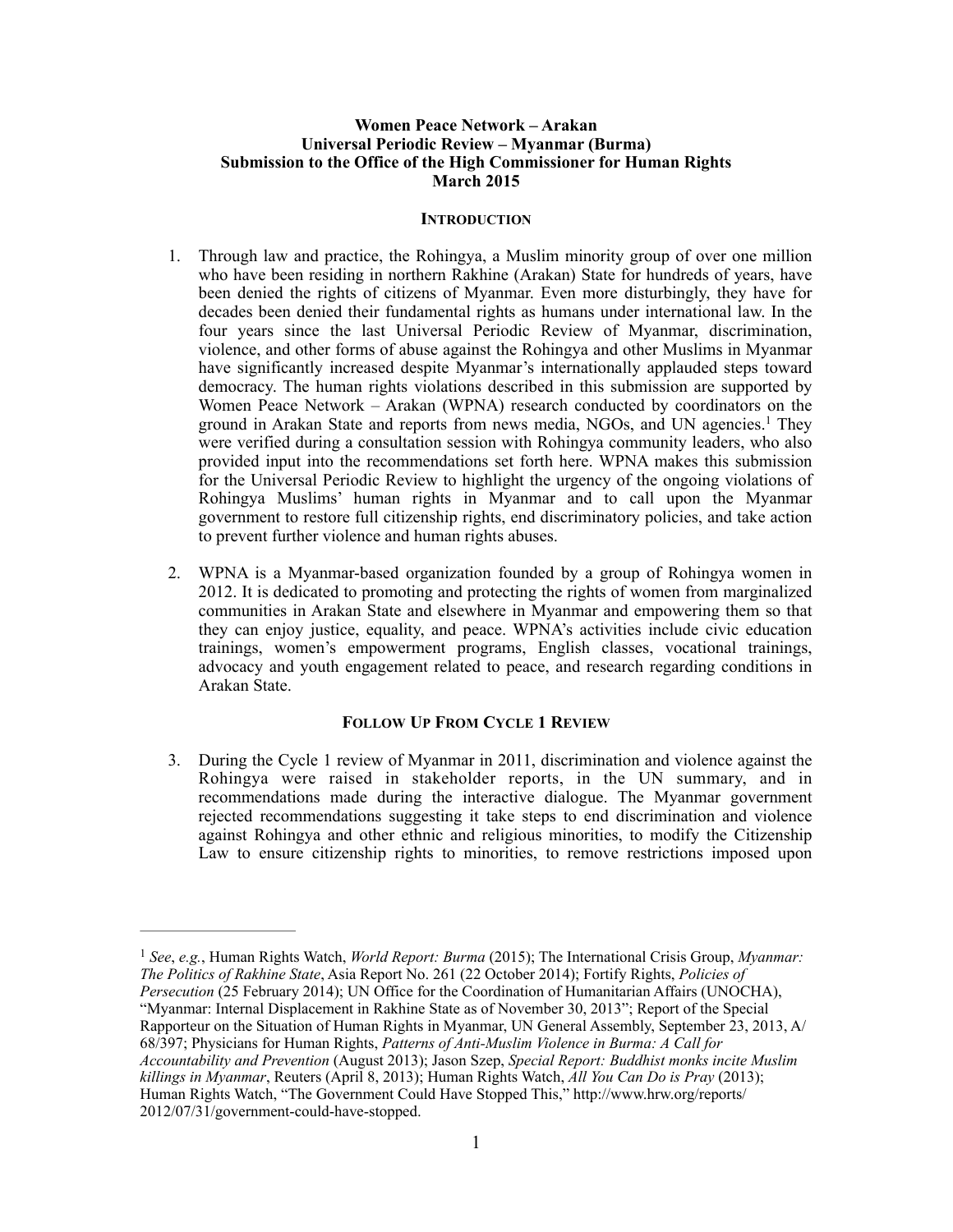Muslims in Arakan State, and to register all births and avoid statelessness.<sup>2</sup> During the interactive dialogue, in responding to statements made by members of the Council, the Myanmar delegation stated, "The allegation regarding the discrimination and harassment against the local population of Northern Rakhine State is contrary to the facts. Historically and culturally those people do not constitute any national race and are illegal immigrants residing along the border areas of Northern Rakhine State."<sup>3</sup> In a response to a recommendation regarding the promotion of rights of "Muslim minorities," the government stated, "Religious intolerance or discrimination is non-existent in Myanmar."4

4. These rejections and denials are emblematic of the government's approach toward violence and mistreatment of the Rohingya and other Muslims throughout the country. Given this reaction, it is unsurprising that the situation for Rohingya and other Muslims in Myanmar has worsened. Moreover, as the remainder of this submission makes clear, the Myanmar government has failed to follow the recommendations they did accept, such as recommendations that the government strengthen and protect fundamental rights of minorities, including one specifically referring to northern Arakan State, rehabilitate returning refugees, and allow the practice of culture, religion, and language without discrimination<sup>5</sup>

### **THE HUMAN RIGHTS SITUATION ON THE GROUND**

5. Since the last UPR review of Myanmar in 2011, violence between Rakhine Buddhists and Rohingya Muslims has led to the deaths of hundreds of Muslims and the displacement of thousands. Over 140,000 Rohingya and Kaman Muslims remain in Internally Displaced Person (IDP) camps within Arakan State, while others fled to neighboring countries, often dying or falling victim to traffickers in the process. Rohingya in Arakan State are subject to discriminatory and abusive policies by local officials, especially in regards to freedom of movement, freedom to marry, and freedom to found a family. Anti-Muslim sentiment is increasing throughout the country as evidenced by the growth of the 969 and Ma Ba Tha movements and by violence in 2013 outside of Mandalay and in other locations throughout the country. State actors have consistently failed to act to prevent violence and protect vulnerable Muslim communities. In some instances, state actors were directly responsible for promulgating discriminatory policies and involved in violence and other forms of abuse.

### *Arbitrary Detention*

6. NaSaKa—a border guard force made up of army, police, immigration, and customs officials—arbitrarily arrested and detained thousands of Rohingya in the years following the first UPR review. While in custody, Rohingya were subjected to beatings and other forms of mistreatment. While NaSaKa was officially disbanded in 2013, many of the

*See* Report of the Working Group on the Universal Periodic Review, Myanmar, A/HRC/17/9, ¶¶ 106.44, 2 107.3, 107.10, 107.12, 107.24-28, 107.30, 107.44-46, 107.51.

<sup>&</sup>lt;sup>3</sup> Report of the Working Group on the Universal Periodic Review, Myanmar, A/HRC/17/9,  $\P$  101.

<sup>&</sup>lt;sup>4</sup> Addendum of the Republic of the Union of Myanmar to the Report of the Working Group on the Universal Periodic Review, Myanmar, A/HRC/17/9, ¶ 11.

<sup>&</sup>lt;sup>5</sup> See Report of the Working Group on the Universal Periodic Review, Myanmar, A/HRC/17/9, ¶¶ 104.17, 104.29, 104.49, 104.52, 104.54, 106.21.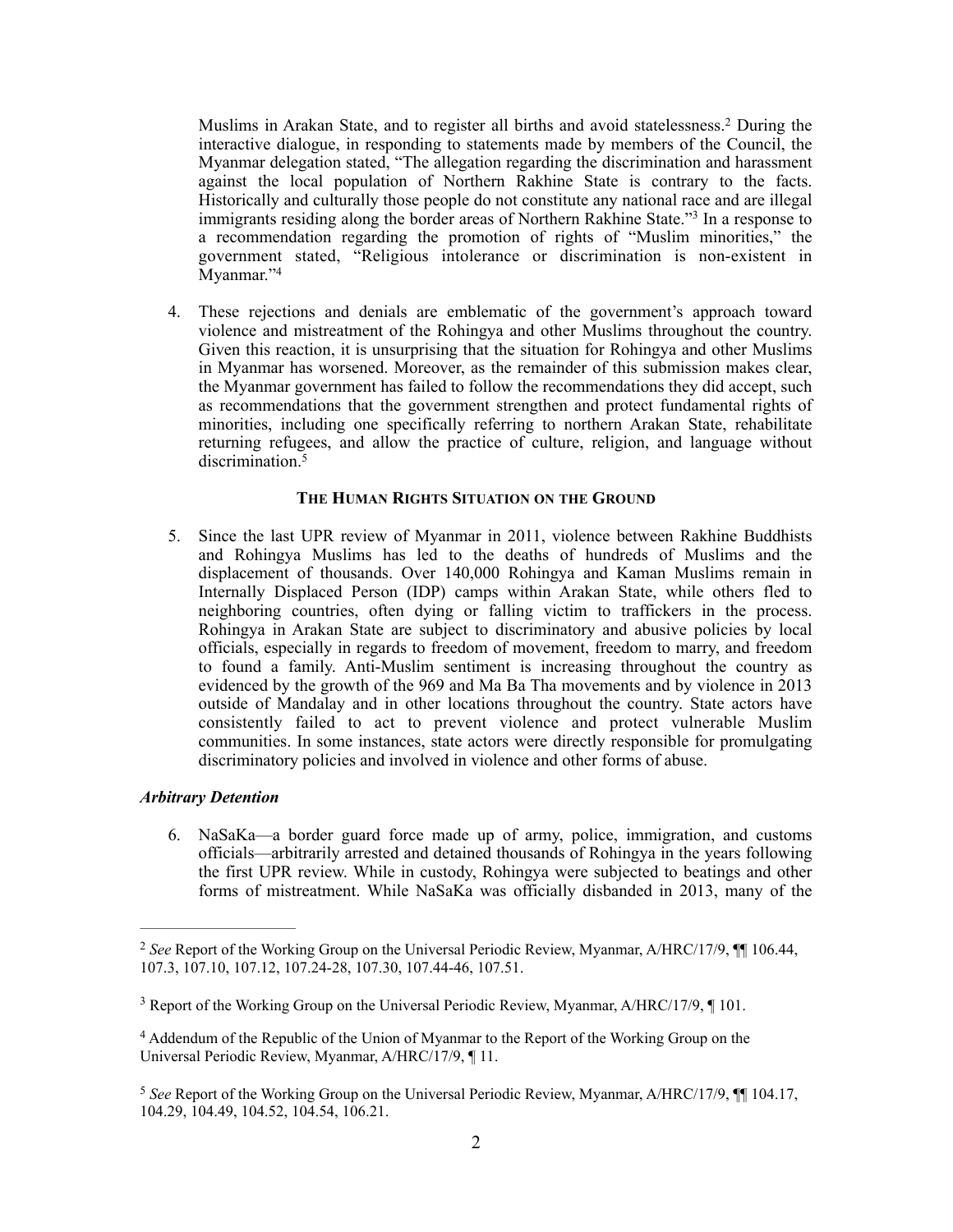same practices have continued. WPNA research has revealed abuses by Border Guard Police, a people's militia known as Pyithu Sit, and a new force known as MaKaPa, which resembles NaSaKa in membership and practices. Its full name Matayar Khoewin Kyukyaw Thumyar Tarsi Taikphyatyey Aphwe makes clear its purpose: it means "Illegally Entering and Invading People Preventing and Destroying Association." WPNA is also concerned about several reports it has received in the last year of Rohingya being randomly arrested and then extorted and mistreated while in detention.

### *Restrictions on Marriage and Birth Rate*

- 7. Local authorities in northern Arakan State apply burdensome requirements to Muslim marriages and limit the number of children Muslim families are allowed to have. WPNA has also heard reports of village administrators setting quotas for the number of permitted Muslim marriages. Rohingya homes are subject to "spot checks" during which officials compare children's ages and appearances against a family registration list and force women to breastfeed their children in front of them to demonstrate their relation. These policies constitute an arbitrary interference with privacy, family, and home and impinge upon the rights to marry and found a family. Penalties of imprisonment up to ten years are prescribed for couples who do not receive proper permissions for marriage, have more than two children, or otherwise do not follow rules set by local authorities. These draconian enforcement measures have led many Rohingya to flee to Bangladesh and many Rohingya women to attempt unsafe abortions. Local and Union-level authorities have repeatedly used an unsupported claim regarding population growth to justify these discriminatory and abusive policies.
- 8. Furthermore, Union-level officials and Parliamentarians have expressed support for a discriminatory package of proposed laws widely considered to target the Muslim population, known as the "Race and Religion Protection Laws." The first of the laws, placing limits on the frequency women can have children, has already been approved by both houses. The other three laws would require Buddhist women seeking to marry non-Buddhist men to receive permission from local authorities, place restrictions on conversion, and mandate monogamy. WPNA fears that these laws will be used as justification for further arbitrary arrests and harassment of the Muslim community and other religious minorities.

## *Violations of the Right to Nationality and Non-Discrimination*

**9.** Rohingya children whose parents are alleged to have violated restrictions on marriage or birth rate or committed other unapproved acts have been "blacklisted" and denied birth certificates. This lack of documentation has made it difficult, if not impossible, for them to provide the requisite documentation needed to register for any kind of identification, let alone citizenship, and has prevented them from accessing many basic services. Since 2012, the number of children denied birth certificates has been said to have increased. Such practices violate children's right to a nationality, to be registered immediately after birth, to non-discrimination, and to social protection.

## *Denial of Right to Movement, Health Care, Education, Livelihood, and Religion*

10. Local authorities have written policies in certain townships in northern Arakan State that require Rohingya to acquire special travel permits to leave their townships and difficult to obtain authorization to travel outside of the state. Rohingya living in IDP camps are even more restricted in their ability to travel anywhere outside of the camps. Such restrictions place discriminatory and unjustified restrictions on Rohingya movement and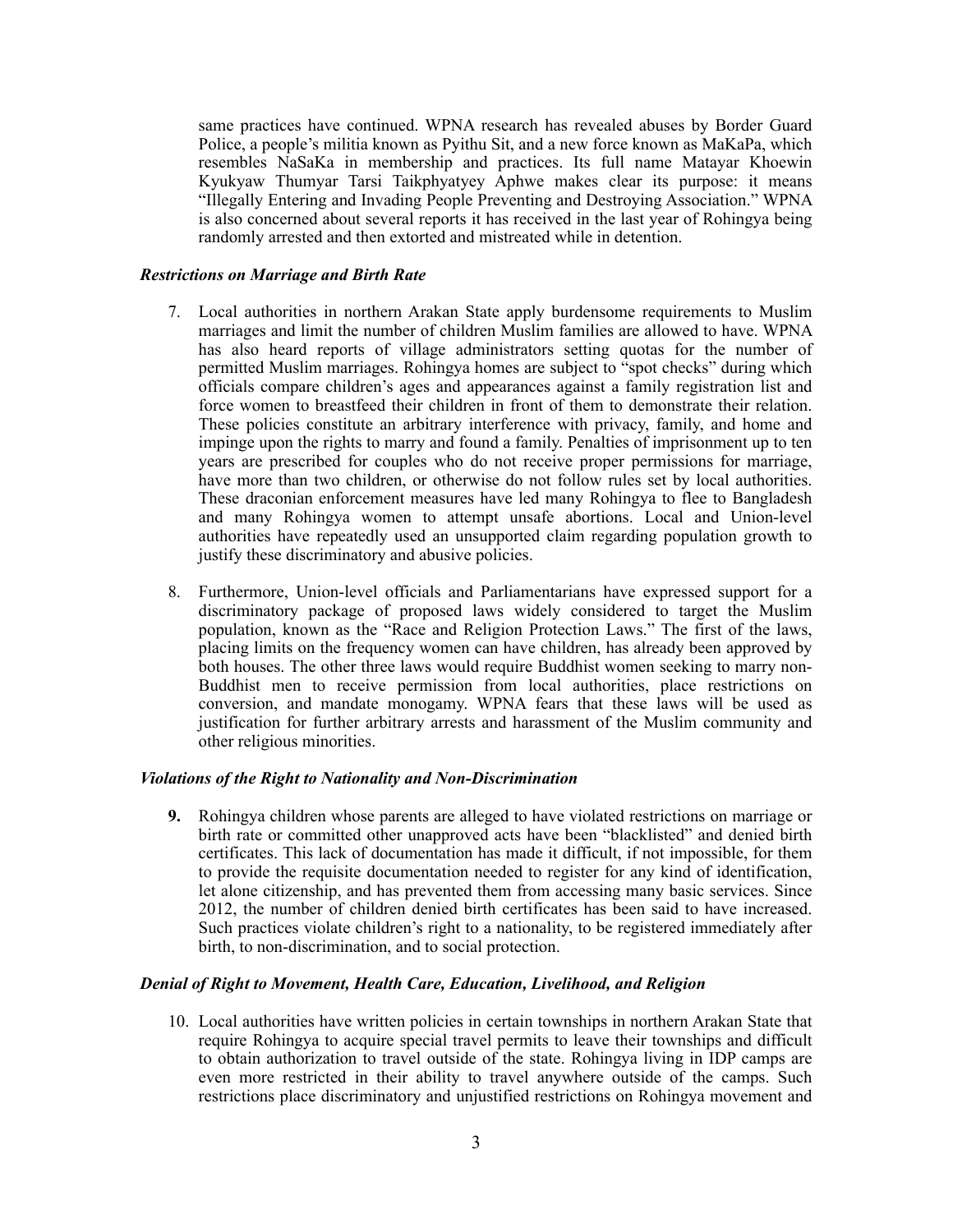burden their ability to seek medical care, education, and economic opportunity. Furthermore, WPNA has learned that the government has not provided schooling for children in IDP camps and Rohingya university students from Arakan State have been prevented from returning to classes. Making matters worse, after violence against Rohingya in January 2014 in the village of Du Chee Yar Dan in Arakan State, the government withdrew staff and supplies from a state-run hospital and suspended MSF's operations in the state. Lack of necessary health services has led to unnecessary suffering and avoidable deaths. These restrictions on movement and lack of access to services impinge upon Rohingya rights to freedom of movement, work, education, and health care. WPNA also understands that Rohingya in Rakhine State are being denied access to mosques and religious schools, which is a violation of their right to religious expression.

## *Rape and Sexual Harassment*

11. Rohingya women have been subjected to rape and sexual harassment by state security forces in Arakan State in recent years. NaSaKa, described above, had a well-documented history of raping Rohingya women, which continued through 2013 when it was disbanded. In the last year, WPNA has been informed of multiple instances of gang rape of Rohingya women by police officers in police stations in northern Arakan State along with other forms of abuse toward Rohingya women by military and other state actors. Such abuse infringes upon women's rights to security of person and protection from sexual violence. Perpetrators have not been held accountable. Victims have reported harassment and fear of harassment if they attempt to file a report with the police. Thus, women in Arakan State are denied access to justice and the right to an effective remedy.

# *Forced Fleeing and Trafficking*

12. In response to the dire conditions in Arakan State, over 100,000 Rohingya have been forced to flee to neighboring countries since 2012. Many of those who flee face perilous conditions and die before they reach their final destination. Others fall prey to traffickers or face detention and abuse when they arrive in destination countries. Rohingya seeking to flee by boat are forced to pay large sums of money to brokers, a portion of which often goes to local security forces, and are sometimes directly extorted for further sums of money by state officials before they leave. There are also reports that members of the Myanmar military have escorted and abused the Rohingya attempting to flee. WPNA is particularly concerned by a recent pattern of increased harassment of local residents prior to the arrival of boats used to transport people out of Myanmar.

## *Impunity*

13. No action has been taken against any state actors for abuses or violence committed against Rohingya. The investigations into the instances of violence in June and October 2012 and January 2014 were inadequate at best. The Myanmar National Human Rights Commission (MNHRC) has contributed to the impunity for abuses committed against Rohingya during the outbreaks of violence during 2012 and 2014. After investigating the violence in Arakan State in June 2012, it found that there were "no government abuses" and claimed all humanitarian needs were being met. In its investigation into the alleged killings of Rohingya in Du Chee Yar Dan in Arakan State in January 2014, it proclaimed that there was insufficient evidence to prove that the killings occurred, contrary to

<sup>&</sup>lt;sup>6</sup> We understand that MSF has currently returned to Arakan State but access to health care for many Rohingya remains limited.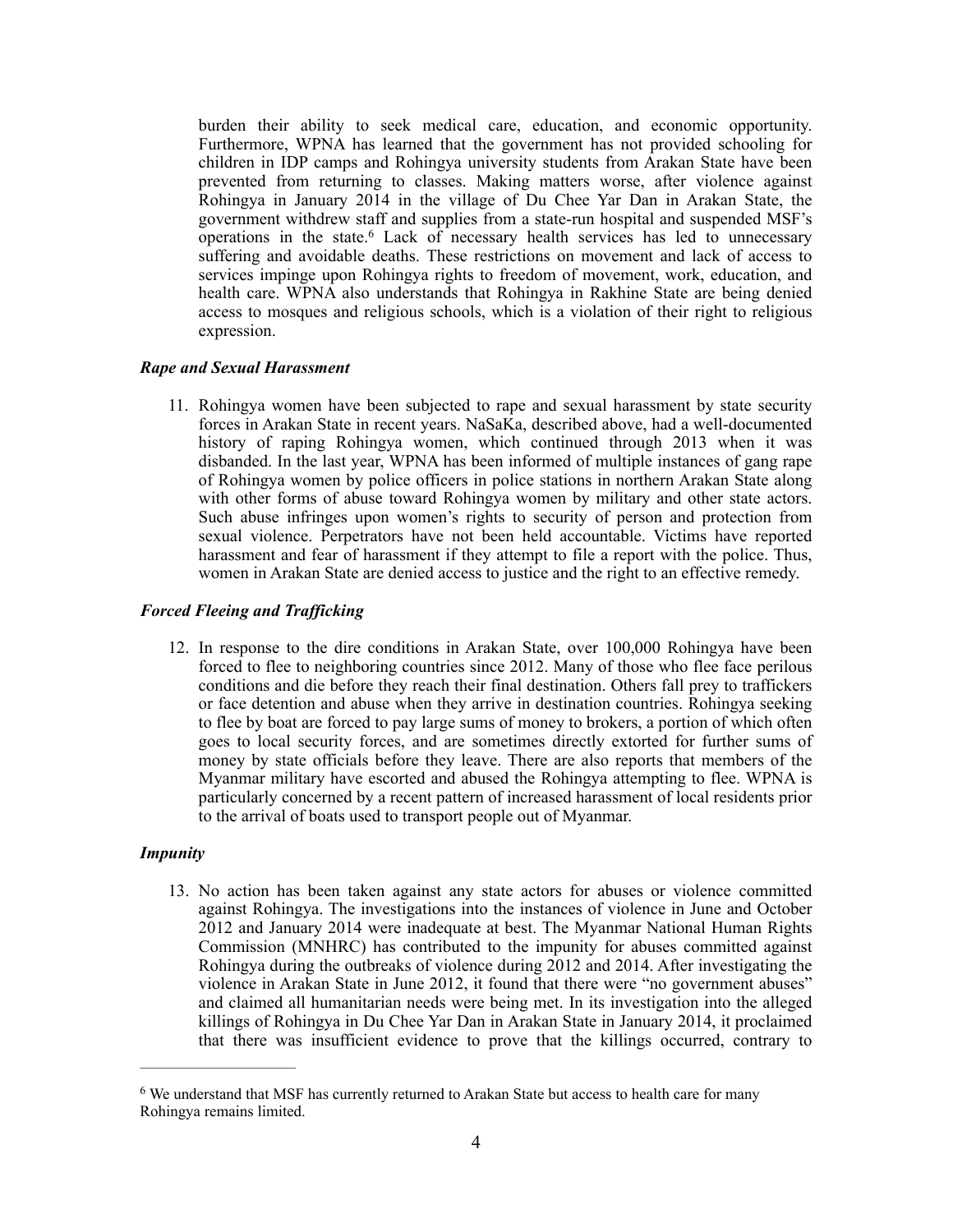WPNA research and the results of a limited investigation by the UN. Such inadequate investigation and refusal to take action has served to deny Rohingya their right to an effective remedy and may even encourage further violence and abuses.

## *Revocation of Citizenship and Political Rights*

- **14.** The Citizenship Law of 1982 contains discriminatory provisions that distinguish between three classes of citizens and states that only certain ethnicities qualify as "nationals" guaranteed full citizenship. This law has been used in practice to revoke citizenship and other rights of thousands of Rohingya. Rohingya are not included in the list of ethnicities eligible for full citizenship, and the burdens of otherwise proving eligibility for either full or naturalized citizenship have made it practically impossible for many Rohingya to obtain citizenship. During a citizenship verification process in 1989, the government collected National Registration Cards (NRC) from Muslim citizens in Arakan State but never provided them with replacement cards. Later, in 1995, the government handed out Temporary Registration Cards or "white cards," which state that they do not confer citizenship status, to many Rohingya regardless of the status they had held prior to the collection of the cards in 1989. To this day, many Rohingya still hold these "temporary" cards as their only form of identification. The law and its implementation thus deny Rohingya the right to a nationality. Despite a UN General Assembly Resolution in December of 2014 calling on the government to grant Rohingya full citizenship, the government has not taken any action to do so.
- 15. Further cementing Rohingya statelessness, the government excluded Rohingya from the census conducted in March and April 2014. Rohingya were excluded from the list of ethnic nationalities and were not even allowed, as originally promised, to fill in "Rohingya" next to the other box after a violent response from Rakhine nationalists. Thus, Rohingya were forced to either identify as Bengali, a label used to imply that they are illegal immigrants, or not be counted.
- 16. The government has taken further steps to strip Rohingya of the last remaining political rights they had historically enjoyed in Myanmar. An amendment to the Political Parties Registration Law was passed in November 2014 removing Temporary Registration Card Holders from the list of persons eligible to participate in party politics. Furthermore, after protests against legislation allowing holders of Temporary Registration Cards to vote in a constitutional referendum, the President announced that all Temporary Registration Cards needed to be turned in, as they would soon expire. The practical effects of this move have yet to be fully realized but they will likely be far-reaching.

#### **RECOMMENDATIONS**

- 1. Restore full citizenship rights of Rohingya. Eliminate requirements for citizenship that discriminate on the basis of race, religion, ethnicity or any other protected status. Remove burdensome documentation requirements that make it harder for individuals from remote areas, with little resources, or from backgrounds not deemed a "national race" to assert their citizenship rights.
- 2. Unequivocally endorse non-discrimination and the right of all individuals in Arakan State to equal protection of the law.
- 3. Provide and protect freedom of movement for Rohingya and other displaced or isolated persons.
- 4. End all official and unofficial policies burdening Rohingya right to marry and limiting